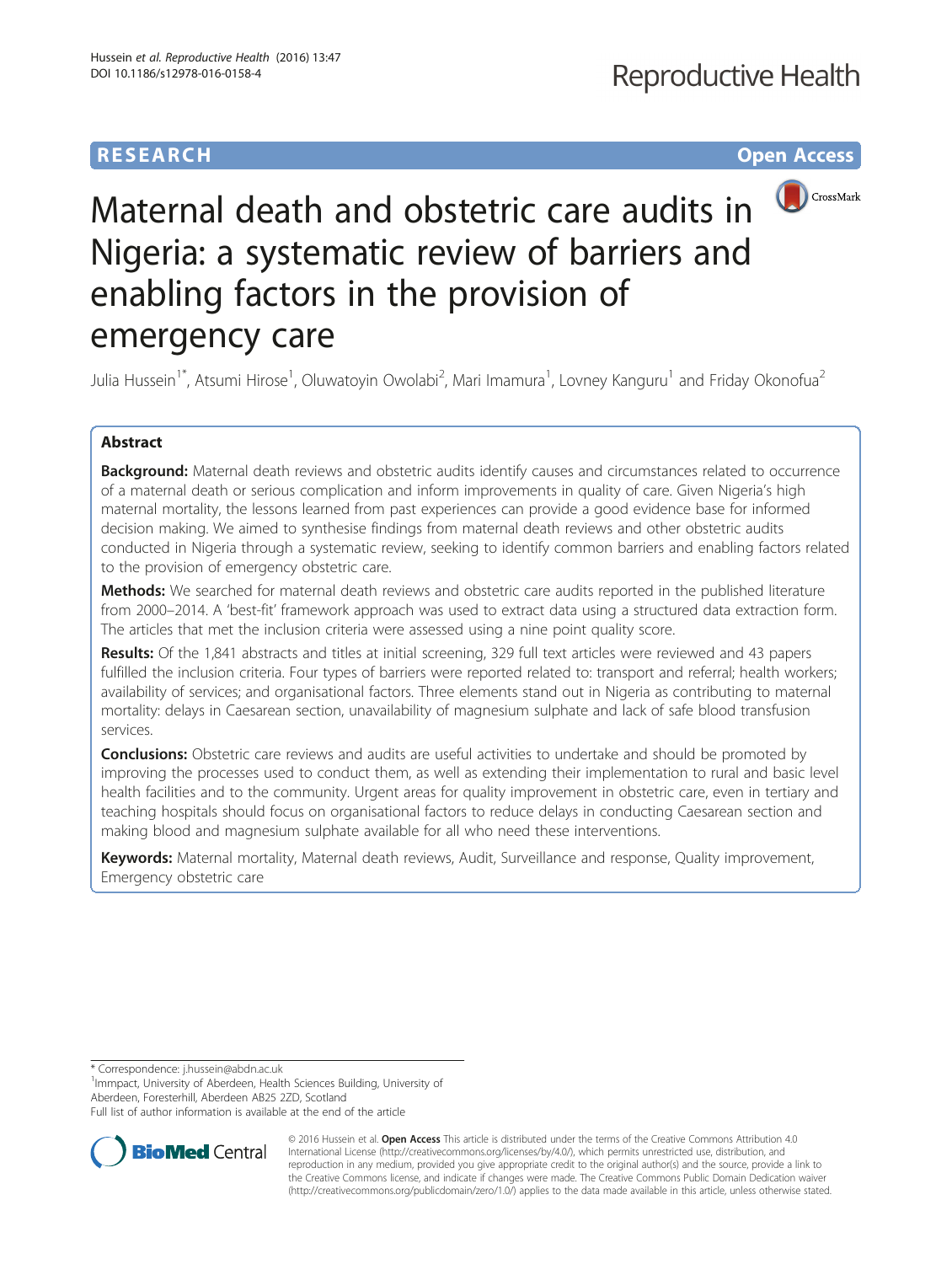## Background

Maternal death reviews and obstetric audits are quality improvement investigations which support the identification and analysis of causes and circumstances related to occurrence of maternal deaths or serious complications. They have been conducted for many years in various settings, although there have been recent efforts to promote their implementation, especially in low and middle income countries [[1](#page-8-0), [2](#page-8-0)]. Recently, the World Health Organization produced a guideline for conducting maternal death surveillance and response (MDSR), which builds on maternal death reviews and emphasises the continuous action cycle and ongoing monitoring necessary to link the health information system with quality improvement processes [[3\]](#page-8-0). From a public services perspective, audit can be seen as a social process, which allows checking and verification, providing evidence to reduce problem areas [\[4, 5](#page-8-0)].

As a consequence of the size of its population, Nigeria is the African country with the highest contribution to maternal deaths, making up 14 % of the 289,000 annual global maternal deaths [[6\]](#page-9-0). Although maternal mortality has fallen from 800 deaths per 100,000 live births in 2003 to 545 deaths per 100,000 live births in 2008 [\[7](#page-9-0)], the most recent estimates show that progress is slow. The maternal mortality in 2013 was 576, compared to a previous estimate in 2008 of 545 deaths per 100,000 live births [\[8](#page-9-0)]. At policy level, there is clear commitment in Nigeria to improve maternal health and reduce maternal mortality, with various national initiatives being implemented at national and state levels such as health insurance programmes, community health worker development and improvements in midwifery services [[6, 9](#page-9-0)–[12\]](#page-9-0).

Rational and effective use of reliable, routinely collected data will result in better information for planning and action as well as generate an accountable and responsive health service. Conducting maternal death reviews and other types of obstetric audit are a way to achieve this pathway to change. The audits and reviews assess clinical practices to report health outcomes, highlight deficiencies in service provision, provide recommendations for improvements in care and are an established means to improve the quality of maternity care [[1,](#page-8-0) [13](#page-9-0)–[15](#page-9-0)] In recognition of these attributes, in 2013 the Ministry of Health in Nigeria, Society of Gynaecology and Obstetrics of Nigeria (SOGON) and International Federation of Gynaecology and Obstetrics (FIGO) embarked on a process to commence a national maternal death review programme [\[16\]](#page-9-0). Yet Nigeria already has a long history of conducting maternal death reviews and obstetric audit. Most have been conducted independently in individual hospitals, rather than as part of a structured programme. There have been no attempts to collectively summarise past experiences [\[17\]](#page-9-0) which may strengthen the evidence base for decision-making beyond

that of individualised efforts. In contribution to the efforts of SOGON and the Ministry of Health in Nigeria, we set out to synthesise the findings of previous maternal death reviews and other obstetric audits through a systematic review. Specifically, we sought to capture commonly encountered barriers and to identify enabling factors related to the provision of emergency obstetric care.

## Methods

## Eligibility criteria

A systematic search of the published literature was conducted using a pre-defined protocol. We used a broad definition of 'audit' and 'reviews' [[13\]](#page-9-0) to include studies and surveys which used clinical case records, organisation of clinical meetings or interviews to report on obstetric health care in Nigeria. For the sake or brevity, we will use the term 'audit' in the remainder of this paper. Studies using either numerical or qualitative data, or both, to record parameters associated with care provision were included. The population of interest were women who experienced any emergency obstetric complication which was life-threatening for the women themselves (including death), required emergency surgery as a consequence of the complications, or was life threatening for their babies. Studies could be undertaken at community, healthcare facility, or at district, regional or national level. The primary outcomes of interest were circumstances surrounding maternal deaths and complications after women sought care, including referral and transport; descriptions of clinical practice, treatment or management of women experiencing maternal mortality or complications; and descriptions of health professional performance or practice in a healthcare setting in relation to women during pregnancy and childbirth.

Studies with the following characteristics were excluded: documentation of causes or proportions of maternal deaths without descriptions of care practices or management; reports focusing exclusively on routine care (e.g., antenatal care, partogram use) with no obstetric complications; sole focus on socio-demographic risk factors (e.g., age, parity) and those that evaluated only knowledge, attitudes or satisfaction of pregnant women, their families or healthcare providers. Management of non-emergency conditions such as chronic obstetric fistula, congenital malformations or those requiring elective surgery and other procedures are excluded. Studies not located in Nigeria, even if they involved women from Nigeria, were excluded.

## Search methods

Medline; Embase; CINAHL; Web of Knowledge and African Journal Online were searched in December 2013 and January 2014 using terms related to maternal and perinatal mortality and complications; setting (Nigeria) and study design (audit/confidential enquiry/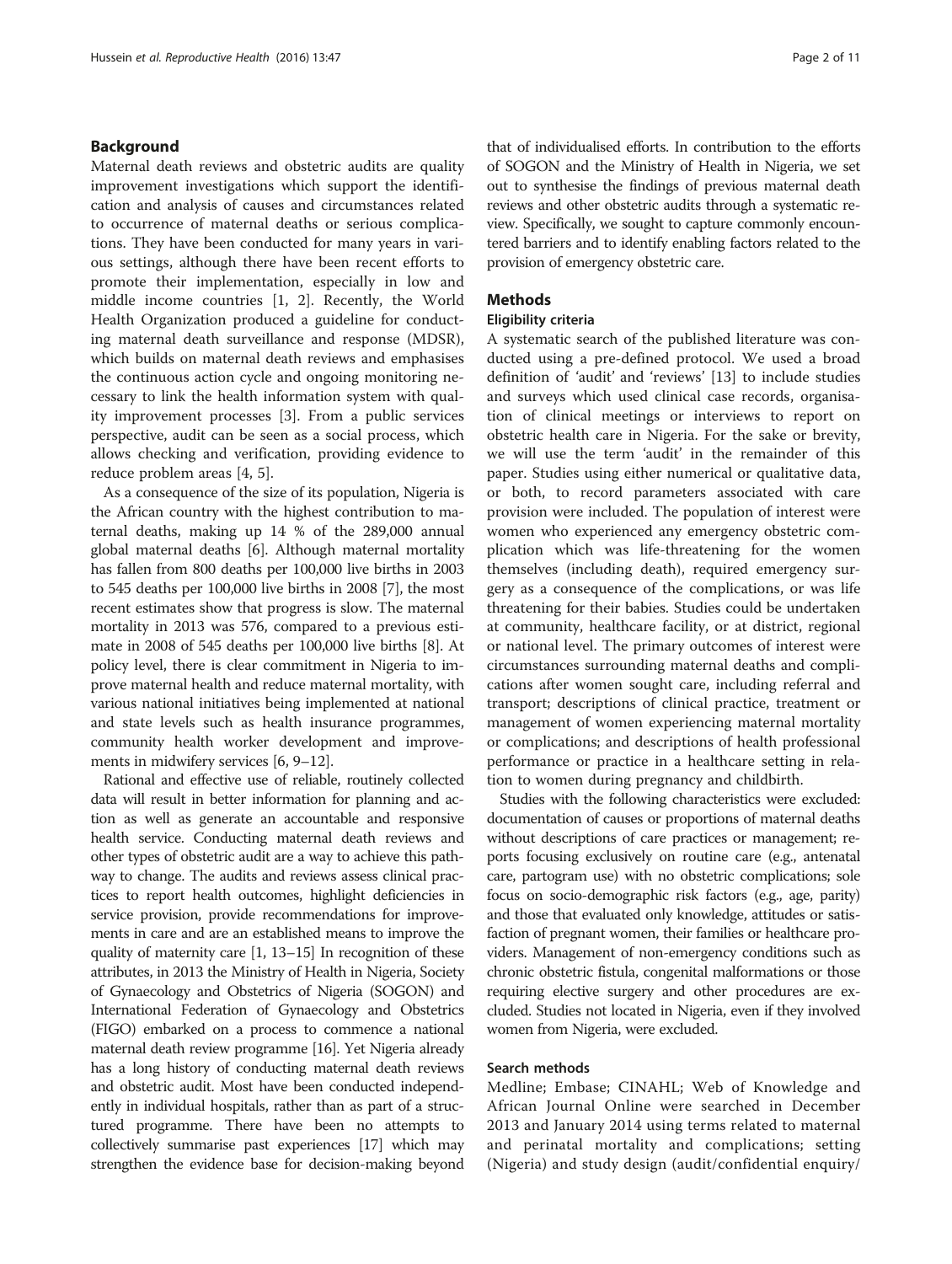<span id="page-2-0"></span>review/survey). We restricted our search to studies published during or after the year 2000 because we were interested in contemporary practices and because Nigeria has seen considerable effort put into national strategies and interventions since 2000 [[11\]](#page-9-0). Studies published after the year 2000, but which included data prior to the year 2000 were not included unless there was a means of separating the post-2000 data from previous years. There were no language restrictions imposed on the searches. Bibliographic references from the included studies were reviewed to identify additional studies.

## Data collection and analysis

All titles, abstracts and full-text articles were reviewed by at least one reviewer and a sample checked by another reviewer. Disagreements were resolved by discussion. Data was extracted from included studies by one reviewer and checked by a second reviewer.

Data was synthesised based on a 'best-fit' framework approach [[18, 19\]](#page-9-0) as follows. A structured data extraction form, which reflected a pre-set thematic framework was used to extract data. The framework originated from the South African Confidential Enquiry format. Its structure was made up of categories related to patient factors, the clinical management of emergency complications health system factors such as transport, referral, health personnel and their training, the availability of services

and organisational/administrative factors such as record keeping and policy or planning factors [[20, 21\]](#page-9-0). Patient factors were analysed separately and reported elsewhere.

The focus of the review was to identify barriers and enabling factors reported in maternal death audits of obstetric emergencies.

## Quality assessment

The articles that met the inclusion criteria were assessed using a nine point score adapted from others [[1,](#page-8-0) [22](#page-9-0)]. A score of 0 or 1 was given for each study characteristic as follows: description of study population, explanation of sampling strategy, consideration of missing cases, pretesting or piloting of study instruments, use of a standard data collection form, description of data collectors, training, quality checks for data entry and assessment of interobserver/inter-site variability. Two reviewers conducted the quality assessment independently, their assessments were compared and disagreements resolved by discussion.

## Results

From the 1,841 relevant abstracts and titles found, 329 full text articles were retrieved (Fig. 1). All were in English. Of these, 43 papers fulfilled the inclusion criteria [\[23](#page-9-0)–[65](#page-10-0)]. Two papers used the same data but analysed the findings from different viewpoints, so we merged these two papers as one [[27](#page-9-0), [28\]](#page-9-0).

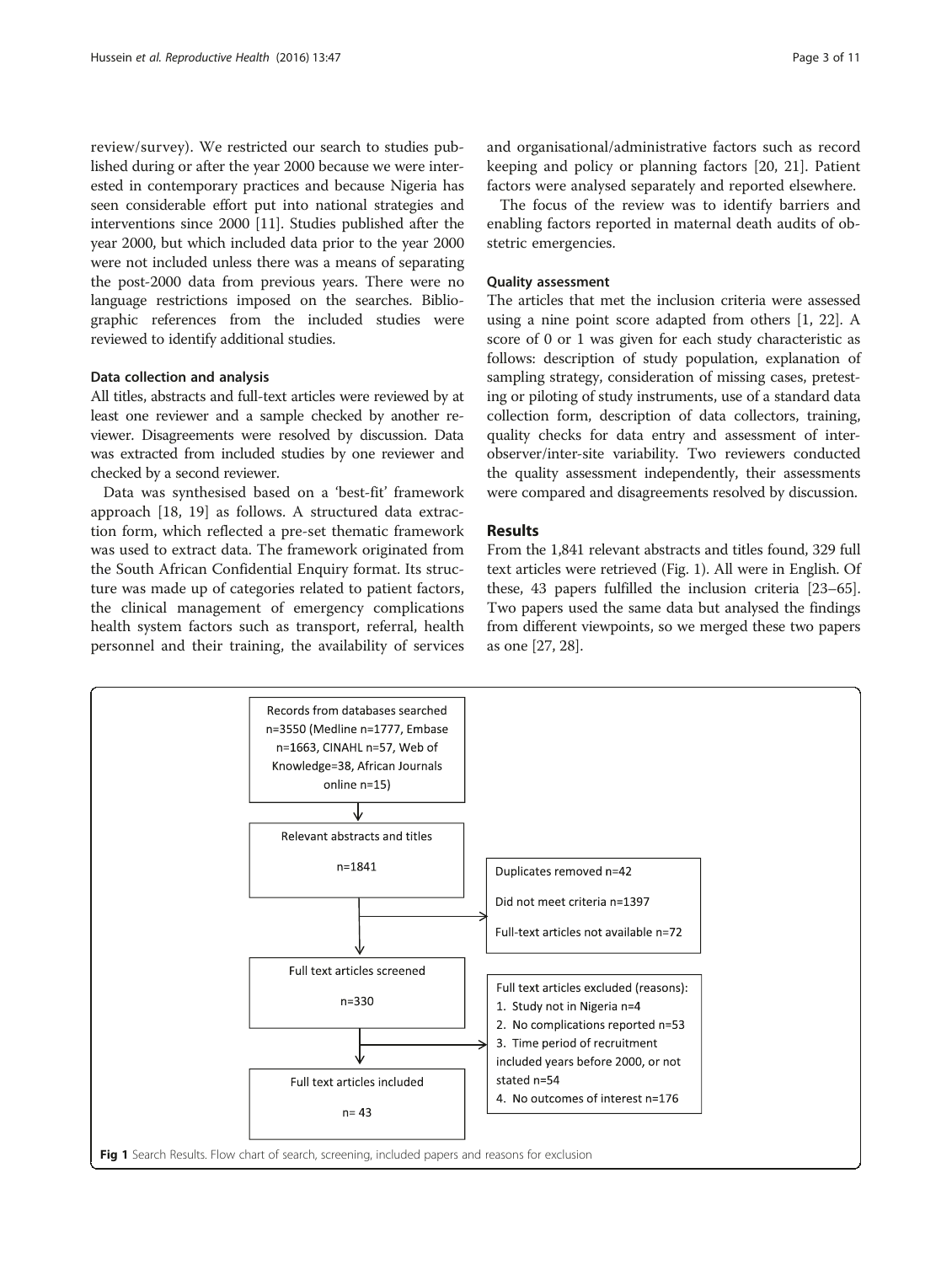The included papers and their characteristics are summarised in Table [1](#page-4-0), categorised according to the complication or obstetric outcome of interest. The largest number of studies included were of eclampsia/ pre-eclampsia and Caesarean sections. All studies were hospital based and the six geopolitical zones of Nigeria were represented in the included papers. The purpose of most of the studies were to ascertain or compare obstetric outcomes or practices and to provide recommendations for improved care. Studies made comparisons between cases and controls [[30](#page-9-0)], hospitals [\[53\]](#page-9-0), procedures [[58](#page-10-0)], across time periods [[27](#page-9-0)] or against rates of complications reported in other studies [[35](#page-9-0), [38, 47](#page-9-0), [61\]](#page-10-0). A few conducted audits against pre-specified criteria or standard treatment protocols [[27](#page-9-0)–[30\]](#page-9-0). All but two studies [[30](#page-9-0), [53](#page-9-0)] were conducted in a single hospital. Two-thirds of the studies collected data retrospectively over a period of between one to ten years. Prospective studies were fewer in number and covered shorter periods of time from one to three years. Apart from using clinical case notes and other types of hospital case records (such as labour ward registers or admission books) as data sources, some studies used interviews and observation as an alternative [[26](#page-9-0), [32](#page-9-0), [53\]](#page-9-0). A few papers did not fully describe the means of data collection [[49](#page-9-0), [54](#page-9-0), [60\]](#page-10-0), although the type of data reported suggested that case records were used. Quality scores ranged from 2–7 from a maximum of 9 points (Table [1](#page-4-0)).

## Barriers encountered

Four types of barriers were reported, summarised in Table [2](#page-6-0). They related to: transport and referral; health workers; availability of services; and organisational factors.

## Transport and referral

Ineffective and inappropriate referral were identified in the studies as important contributory factors to adverse outcomes. Referred obstetric emergencies were reportedly poorly managed prior to arrival. Practitioners responsible for mismanagement of referral and causing delays included traditional birth attendants [\[23](#page-9-0), [44](#page-9-0)], general practitioners, private providers and unregulated medical providers [[25](#page-9-0), [33\]](#page-9-0). These practitioners were based in traditional maternity homes, churches and faith clinics [[35](#page-9-0), [46,](#page-9-0) [61\]](#page-10-0) as well as within the routine health system in health facilities [\[38](#page-9-0)]. Reported mismanagement prior to arrival in the study hospital included unhygienic birth practices [\[35](#page-9-0)], manipulative procedures performed by unqualified people [\[34](#page-9-0)–[36\]](#page-9-0) and self-induced manipulation [[37](#page-9-0)]. The injudicious use of oxytocin in labor was also described [\[32](#page-9-0), [44](#page-9-0), [45, 48](#page-9-0)]. Some studies described inefficient ambulance services, poor transport between health facilities [\[26,](#page-9-0) [62\]](#page-10-0) and lack of transport especially at night [\[30](#page-9-0), [55](#page-10-0)].

## Health workers

The availability, skills and morale of health personnel were reported as key barriers to providing adequate care. Lack of manpower was identified [\[32](#page-9-0)], including insufficient numbers of nurses and midwives for the existing care loads [[26](#page-9-0)] and absence of middle grade medical officers (registrars) [[49\]](#page-9-0). Junior doctors were reportedly inexperienced and untrained [\[49](#page-9-0), [53\]](#page-9-0) and a number of studies reported delays in provision of appropriate care after the pregnant woman had arrived in the hospital [[23, 26](#page-9-0), [53\]](#page-9-0). One study reported that 32.9 % of critically ill women received treatment over an hour after diagnosis had been made [[28\]](#page-9-0). Nursing staff did not perform well in routine monitoring of vital signs [[29\]](#page-9-0). Poor diagnostic skills were a problem, for example with junior doctors and midwives on night duty missing cases of retained placenta [[60\]](#page-10-0), poor asepsis practised during procedures [[35](#page-9-0)] and incorrect diagnosis before major surgery [[58\]](#page-10-0). Deviations from standard treatment norms were reported in over 40 % of adverse maternal outcome [[28\]](#page-9-0). Some studies reported a higher occurrence of morbidity during surgery by less experienced obstetricians and anaesthesiologists [[37, 49](#page-9-0), [56\]](#page-10-0) although others acknowledged that the senior doctors performed more elective procedures which had lower rates of morbidity compared to emergency procedures done by junior and mid-level clinicians [\[52](#page-9-0)]. Poor staff morale and motivation were cited, with delays in receiving salaries and unwillingness to follow clinical protocols [[29\]](#page-9-0). Industrial strike action by health workers was reported as contributing to maternal death [[25\]](#page-9-0).

## Availability of supporting services and facilities

Insufficient availability of operation theatres and suboptimal intensive care units were described [\[26](#page-9-0)]. Mean decision to delivery intervals for Caesarean sections were 3.3 h in one hospital and 8.5 h in another [[53](#page-9-0)]. Anaesthesia-related factors and poor blood availability were reported in several studies. For instance, delays in proceeding with surgery occurred due to lack of skilled anaesthetists, anaesthetic drugs, gases and equipment; as well as poor availability of blood and cross matching facilities and linen [[25](#page-9-0), [26](#page-9-0), [28](#page-9-0), [29](#page-9-0), [53](#page-9-0), [54,](#page-9-0) [63](#page-10-0)]. Other services and facilities reported as lacking included intensive clinical monitoring procedures like arterial blood and central venous pressure [\[42](#page-9-0)] and equipment like laparoscopy and ultrasound scanning for diagnosis and treatment [\[65\]](#page-10-0). The unavailability of magnesium sulphate was reported in several studies [\[27, 29](#page-9-0), [39](#page-9-0)–[43\]](#page-9-0). Apart from the clinical services, erratic and unreliable telephone services [\[53](#page-9-0)] and power supplies [\[28\]](#page-9-0) were reported.

## Organisation of care

Limitations were found in relation to record keeping, procedural norms and planning for change. Examples of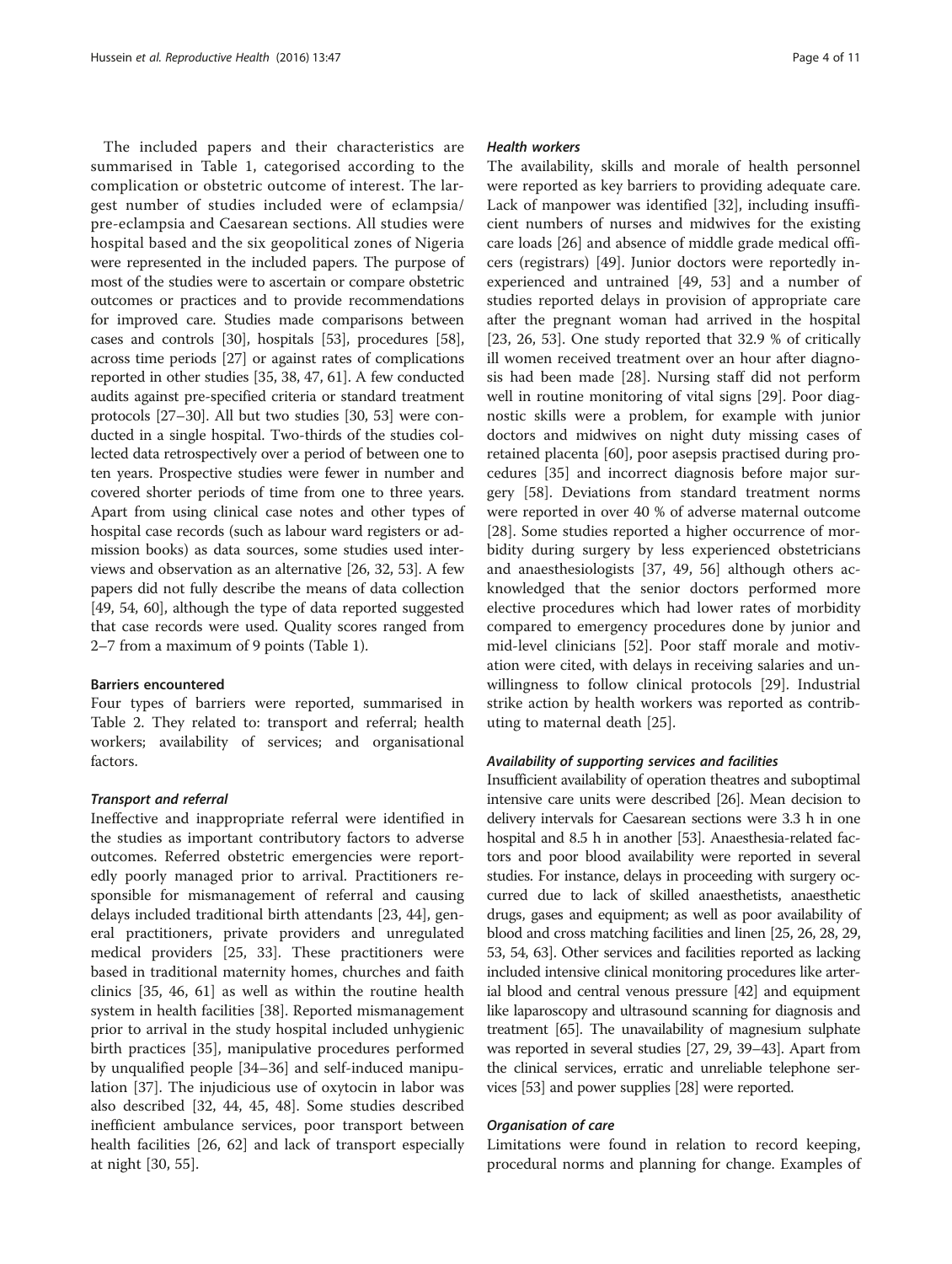<span id="page-4-0"></span>

| Table 1 Study characteristics |  |
|-------------------------------|--|
|-------------------------------|--|

| Author, year                                                           | State/zone         | Recruitment<br>years | Setting             | Study methods                                                                                              | Numbers of cases<br>included | Numbers of maternal<br>deaths reported | Quality<br>score         |
|------------------------------------------------------------------------|--------------------|----------------------|---------------------|------------------------------------------------------------------------------------------------------------|------------------------------|----------------------------------------|--------------------------|
| Maternal deaths                                                        |                    |                      |                     |                                                                                                            |                              |                                        |                          |
| Ande 2012 [23]                                                         | Benin, SS          | 2005-2009            | 1 teaching hospital | Retrospective case record review                                                                           | 184                          | 184                                    | $\overline{2}$           |
| Ezugwu 2009 [24]                                                       | Enugu, SE          | 2004-2008            | 1 teaching hospital | Retrospective case record review                                                                           | 54                           | 54                                     | $\overline{2}$           |
| Ozumba 2008 [25]                                                       | Enugu, SE          | 2003-2005            | 1 teaching hospital | Case record review                                                                                         | 47                           | 47                                     | $\overline{4}$           |
| Omo-Aghoja 2010 [26]                                                   | Benin, SS          | 2005-2007            | 1 teaching hospital | Retrospective case record review,<br>inspection of maternity unit and<br>interview of healthcare providers | 84                           | 84                                     | 4                        |
| Near miss                                                              |                    |                      |                     |                                                                                                            |                              |                                        |                          |
| Oladapo 2005 [27],<br>Oladapo 2007 [28]<br>(same data for both papers) | Sagamu, SW         | 2002-2004            | 1 teaching hospital | Retrospective case record review,<br>clinical review panel                                                 | 255                          | 44                                     | 3                        |
| Hunyinbo 2008 [29]                                                     | Abeokuta,<br>SW    | 2002-2003            | 1 teaching hospital | Case record review                                                                                         | 130                          | $\overline{4}$                         | $\overline{4}$           |
| Adeoye 2013 [30]                                                       | Ile Ife, SW        | 2006-2007            |                     | 2 teaching hospitals Prospective case record review                                                        | 75                           | nr                                     | $\overline{7}$           |
| Olagbuji 2012 [31]                                                     | Benin, SS          | 2007-2010            | 1 teaching hospital | Retrospective case record review                                                                           | 263                          | 34                                     | $\overline{2}$           |
| Stillbirths                                                            |                    |                      |                     |                                                                                                            |                              |                                        |                          |
| Ezugwu 2011 [32]                                                       | Enugu, SE          | 2009                 | 1 teaching hospital | Prospective case record review<br>and interview of mothers                                                 | 153                          | nr                                     | 3                        |
| Olusanya 2009 [33]                                                     | Lagos, SW          | 2005-2007            | 1 teaching hospital | Case record review                                                                                         | 602                          | nr                                     | $\overline{2}$           |
| Abortion complications                                                 |                    |                      |                     |                                                                                                            |                              |                                        |                          |
| Ibrahim 2012 [34]                                                      | Niger Delta,<br>SS | 2007-2010            | 1 teaching hospital | Retrospective case record review                                                                           | 63                           | 3                                      | $\overline{2}$           |
| Raibu 2009 [35]                                                        | Lagos, SW          | 2005-2007            | 1 tertiary hospital | Prospective case record review                                                                             | 175                          | n r                                    | 3                        |
| Nwogu-Ikijo 2007 [36]                                                  | Enugu, SE          | 2000-2005            | 1 teaching hospital | Retrospective case record review                                                                           | 11                           | 11                                     | $\overline{2}$           |
| Ekanem 2009 [37]                                                       | Calabar, SS        | 2003-2004            | 1 teaching hospital | Prospective case record review                                                                             | 126                          | 5                                      | 3                        |
| Eclampsia/pre-eclampsia                                                |                    |                      |                     |                                                                                                            |                              |                                        |                          |
| Adinma 2013 [38]                                                       | Nnewi, SE          | 2000-2009            | 1 teaching hospital | Retrospective case record review                                                                           | 46                           | 8                                      | $\overline{2}$           |
| Eke 2011 [39]                                                          | Anambra, SE        | 2004-2009            | 1 tertiary hospital | Case record review                                                                                         | 212                          | n <sub>r</sub>                         | $\overline{2}$           |
| Agida 2010 [40]                                                        | Abuja, NC          | 2005-2008            | 1 teaching hospital | Retrospective case record review                                                                           | 46                           | 5                                      | $\overline{\phantom{a}}$ |
| Kulima 2009 [41]                                                       | Nguru, NE          | 2003-2007            | 1 tertiary hospital | Retrospective case record review                                                                           | 224                          | 52                                     | 2                        |
| Okafor 2008 [42]                                                       | Abuja, NC          | 2001-2005            | 1 tertiary hospital | Retrospective case record review                                                                           | 38                           | 11                                     | 3                        |
| Makinde 2009 [43]                                                      | Ile Ife, SW        | 2006                 | 1 teaching hospital | Prospective case record review                                                                             | 34                           | $\overline{4}$                         | $\overline{2}$           |
| Uterine rupture                                                        |                    |                      |                     |                                                                                                            |                              |                                        |                          |
| Nyengidiki 2011 [44]                                                   | Niger delta,<br>SS | 2004-2007            | 1 teaching hospital | Retrospective case record review                                                                           | 40                           | $\overline{7}$                         | $\overline{2}$           |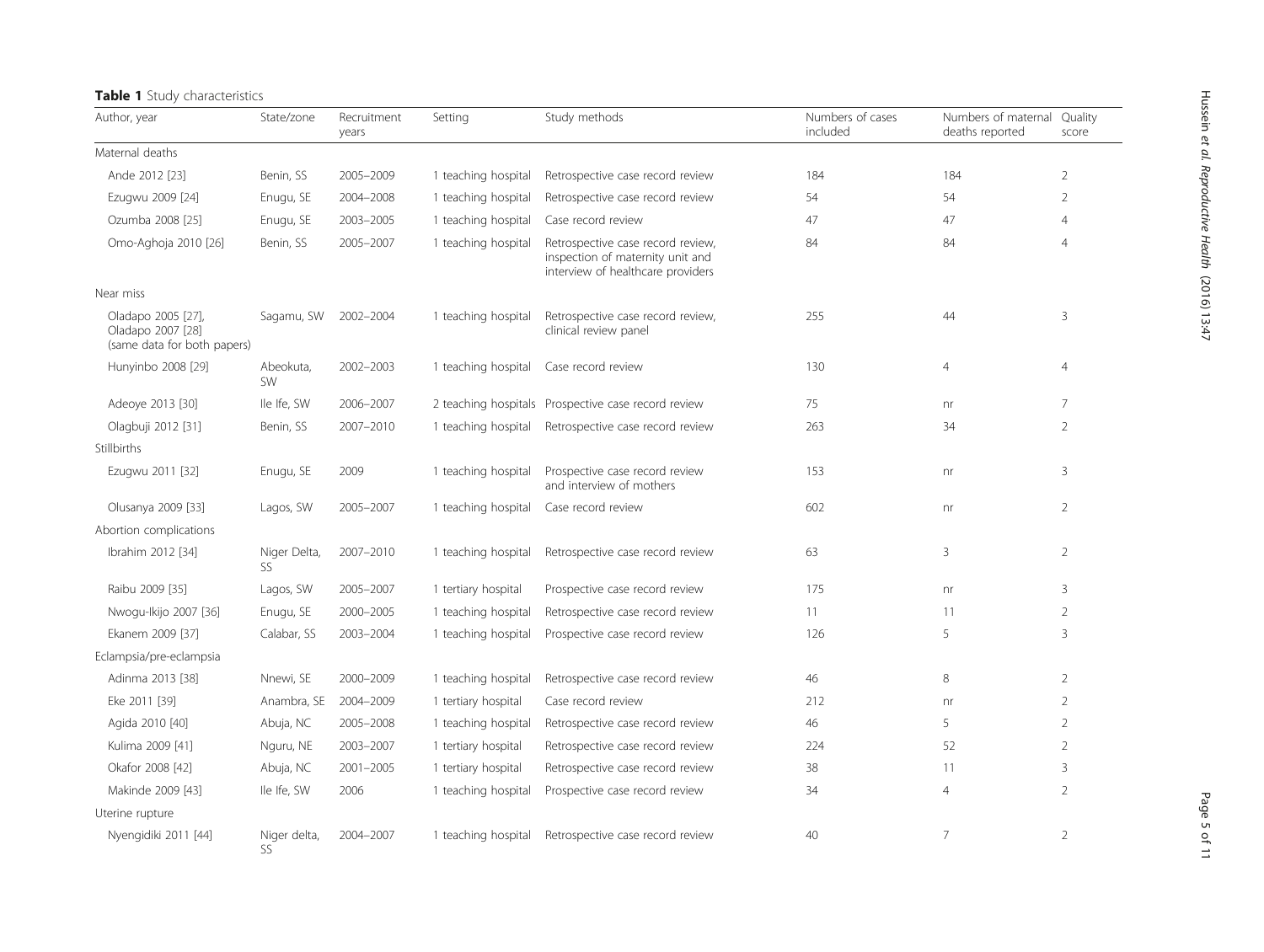## Table 1 Study characteristics (Continued)

| Esiki 2011 [45]                 | Ebonyi, SE              | 2000-2009 | 1 teaching hospital | Retrospective case record review                              | 101 | 12             | 3              |
|---------------------------------|-------------------------|-----------|---------------------|---------------------------------------------------------------|-----|----------------|----------------|
| Osaikhuwuomwan<br>2011 [46]     | Niger delta,<br>SS      | 2003-2007 | 1 teaching hospital | Retrospective case record review                              | 33  | $\overline{2}$ | 2              |
| Okafor 2006 [47]                | Enugu, SE               | 2000-2004 | 1 teaching hospital | Retrospective case record review                              | 23  | $\mathbf{1}$   | $\overline{2}$ |
| Mbamara 2012 [48]               | Nnewi, SE               | 2004-2009 | 1 teaching hospital | Retrospective case record review                              | 25  | 3              | 3              |
| Caesarean section               |                         |           |                     |                                                               |     |                |                |
| Onankpa 2009 [49]               | Sokoto, NW              | 2006-2007 | 1 teaching hospital | Prospective, unclear data source                              | 216 | nr             | 3              |
| Ekanem 2008 [50]                | Calabar, SS             | 2000-2001 | 1 teaching hospital | Retrospective case record review                              | 349 | 12             | $\overline{2}$ |
| Ozumba 2006 [51]                | Enugu, SE               | 2000-2002 | 1 teaching hospital | Retrospective case record review                              | 463 | nr             | 2              |
| Ojiyi 2012 [52]                 | Orlu, SE                | 2004-2008 | 1 teaching hospital | Retrospective case record review                              | 358 | 3              | 2              |
| Onah 2005 [53]                  | Enugu, SE;<br>Abuja, NC | 2003      | 2 hospitals         | Prospective observation of events                             | 224 | nr             | 5              |
| Faponie 2007 [54]               | Ile Ife, SW             | 2005      | 1 teaching hospital | Prospective, unclear data source                              | 641 | $\overline{2}$ | $\overline{2}$ |
| Peripartum hysterectomy         |                         |           |                     |                                                               |     |                |                |
| Abasiattai 2013 [55]            | Uyo, SE                 | 2004-2011 | 1 teaching hospital | Retrospective case record review                              | 28  | $\overline{4}$ | $\overline{2}$ |
| Nwobodo 2012 [56]               | Sokoto, NW              | 2005-2010 | 1 teaching hospital | Retrospective case record review                              | 74  | 9              | 2              |
| Rabiu 2010 [57]                 | Lagos, SW               | 2003-2007 | 1 teaching hospital | Retrospective case record review                              | 57  | 11             | 2              |
| Badjoko 2013 [58]               | Ile Ife, SW             | 2001-2010 | 1 teaching hospital | Retrospective case record review                              | 55  | 10             | 3              |
| Omole Ohinsi<br>2012 [59]       | Kano, NW                | 2003-2008 | 1 teaching hospital | Retrospective case record review                              | 30  | 4              | $\overline{4}$ |
| Other post partum complications |                         |           |                     |                                                               |     |                |                |
| Mutihir 2011 [60]               | Jos, NC                 | 2005-2008 | 1 teaching hospital | Prospective, unclear data source                              | 246 | nr             | 3              |
| Ajenifuja 2010 [61]             | Ile Ife, SW             | 2002-2006 | 1 teaching hospital | Retrospective case record review                              | 112 | 6              | 2              |
| Agwu 2008 [62]                  | Ebonyi, SE              | 2003-2006 | 1 teaching hospital | Retrospective case record review                              | 30  | nr             | $\overline{2}$ |
| Miscellaneous complications     |                         |           |                     |                                                               |     |                |                |
| Adelaja 2011 [63]               | Sagamu, SW              | 2005-2007 | 1 teaching hospital | Retrospective case record review<br>(obstetric emergencies)   | 262 | 17             | $\overline{2}$ |
| Kalu 2011 [64]                  | Ebonyi, SE              | 2001-2007 | 1 teaching hospital | Retrospective case record review<br>(umbilical cord prolapse) | 46  | nr             | 2              |
| Lawani 2013 [65]                | Ebonyi, SE              | 2002-2012 | 1 teaching hospital | Retrospective case record review (ectopic<br>pregnancy)       | 205 | 3              | 4              |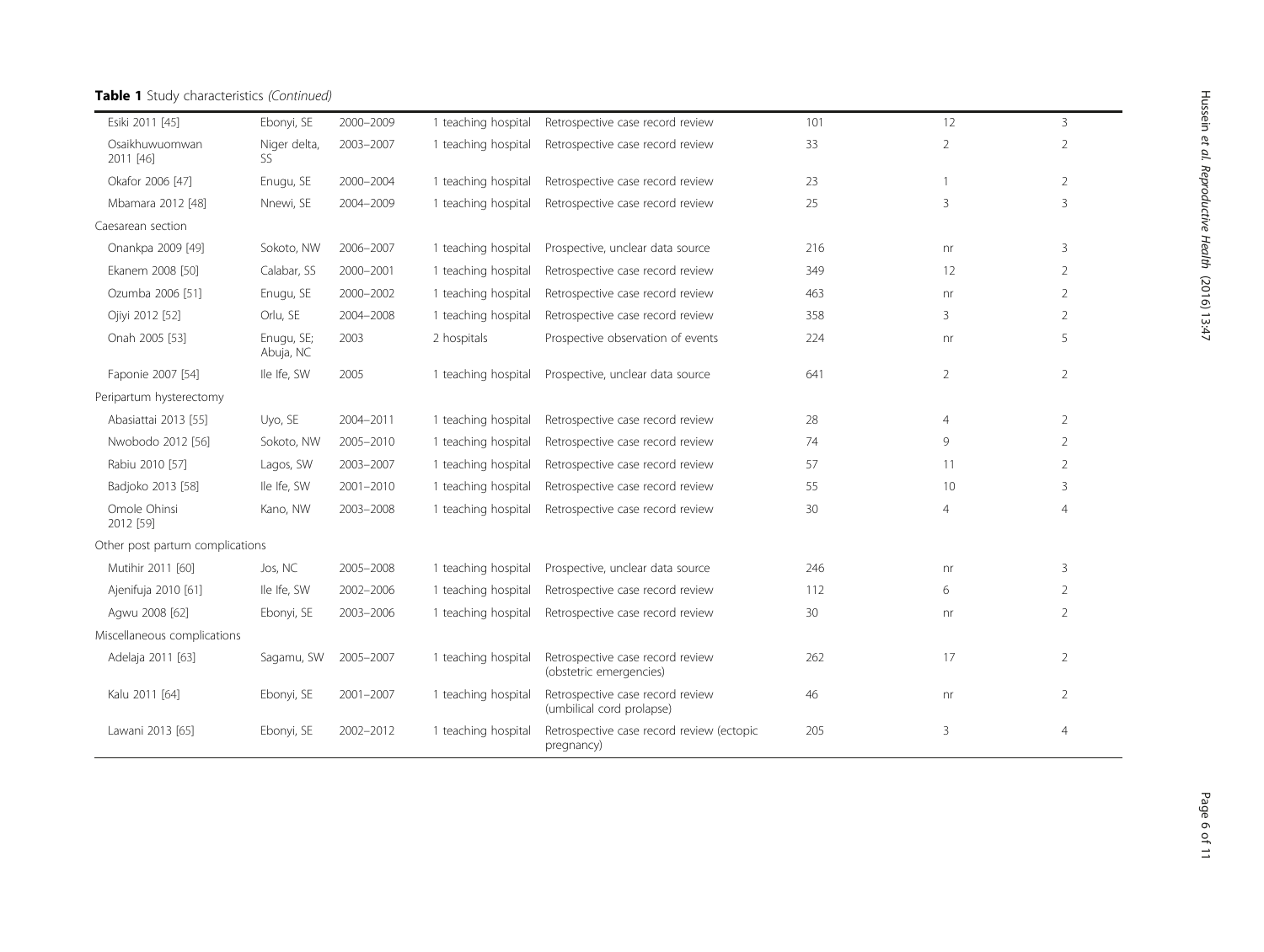| <b>Barriers</b>                                                                          | Article reference                                               | Enabling factors                                | Article<br>reference        |
|------------------------------------------------------------------------------------------|-----------------------------------------------------------------|-------------------------------------------------|-----------------------------|
| Transport and referral                                                                   |                                                                 |                                                 |                             |
| Mismanagement by referring provider                                                      | $[23, 25, 26, 32-38, 44-46, 48, 57, 61]$                        |                                                 |                             |
| Inefficient ambulance services                                                           | [26, 62]                                                        |                                                 |                             |
| Lack of transport at night                                                               | [30, 55]                                                        |                                                 |                             |
| Health workers                                                                           |                                                                 |                                                 |                             |
| Lack of manpower                                                                         | [26, 28, 32, 49, 53]                                            | Frequent training<br>for clinical procedures    | [27, 47]                    |
| Unskilled health professionals                                                           | [23, 26, 27, 29, 31, 35, 37, 47, 49, 50,<br>52, 53, 56, 58, 60] |                                                 |                             |
| Low staff morale                                                                         | [25, 29]                                                        |                                                 |                             |
| Availability of supporting services and facilities                                       |                                                                 |                                                 |                             |
| Lack of operation theatres and intensive care units                                      | [26, 53]                                                        | Round the clock services                        | [26, 53]                    |
| Lack of specialist medical equipment and services                                        | [25, 26, 42, 65]                                                | Blood banking                                   | [26, 35, 47, 51]<br>53, 59] |
| Unavailability of essential drugs and supplies including<br>blood and magnesium sulphate | $[25-29, 39-43, 53, 54, 63]$                                    |                                                 |                             |
| Unreliable telephone communications and power supply                                     | [26, 28, 53]                                                    |                                                 |                             |
| Organisation of care                                                                     |                                                                 |                                                 |                             |
| Poor record keeping                                                                      | [24, 38, 45, 64, 65]                                            | Conducting maternal death<br>reviews            | $[27 - 29]$                 |
| Teamwork                                                                                 | [26, 53]                                                        | Emergency treatment before<br>requiring payment | $[47]$                      |
| Lack of planning for organisational change                                               | [32, 53]                                                        |                                                 |                             |

<span id="page-6-0"></span>Table 2 Summary of reported barriers and enabling factors

poor record keeping included no recording of time from diagnosis to treatment [\[64](#page-10-0)] and missing records [\[24, 38](#page-9-0), [45,](#page-9-0) [65\]](#page-10-0). The lack of interdepartmental teamwork [[26](#page-9-0)] and poor organisation of rotas (despite availability of personnel) [\[53](#page-9-0)] were attributed to causing substandard care. In one review of maternal deaths, a sudden increase in maternal mortality had been observed after the hospital was upgraded from general to specialist level. The authors explained the phenomena as a result of manpower shortages and inadequate facilities to cope with the upgrade, cautioning that careful planning was required to mitigate against problems [[32\]](#page-9-0).

## Enabling factors

Specialised and frequent training in abortion care was linked to good management of abortion related complications [\[27](#page-9-0)]. Highly experienced anaesthetists reportedly contributed to lowered maternal mortality in emergencies [[47](#page-9-0)]. The availability of 24 h, round the clock medical and laboratory services, with organised staff rotas were cited as contributing factors when care was judged to be adequate in the included studies [\[26, 53\]](#page-9-0). The availability of blood bank facilities were cited as an enabling factors in several studies [[26](#page-9-0), [35, 47, 51](#page-9-0), [53](#page-9-0)]. Conducting audit was found to be a positive experience that led to practical action and improvement in care practices [[27](#page-9-0)–[29\]](#page-9-0). The practice of treating emergencies before demanding payment was also highlighted [\[47](#page-9-0)].

## **Discussion**

## Improving care and reducing maternal mortality

Barriers related to referral, transport, the availability and skills of health professionals, physical infrastructure, lack of essential drugs and supplies, poor record keeping systems and disorganised planning were common factors found across the studies. There were few enabling factors reported. Intensive training for clinical procedures, 24 h services, conducting maternal death reviews and flexible payment modalities reportedly contributed to facilitating care.

The barriers identified concur with the findings of other studies in Africa as well as in other low income settings [[66](#page-10-0)–[68](#page-10-0)]. In a review of audit-identifiable avoidable factors in low resource settings, substandard practices by health workers and delays in blood transfusion were found to be the commonest reported problems [\[1](#page-8-0)]. Of the priority emergency obstetric services defined by the World Health Organization [\[69](#page-10-0)], three elements stand out in Nigeria: delays in Caesarean section, unavailability of magnesium sulphate and lack of safe blood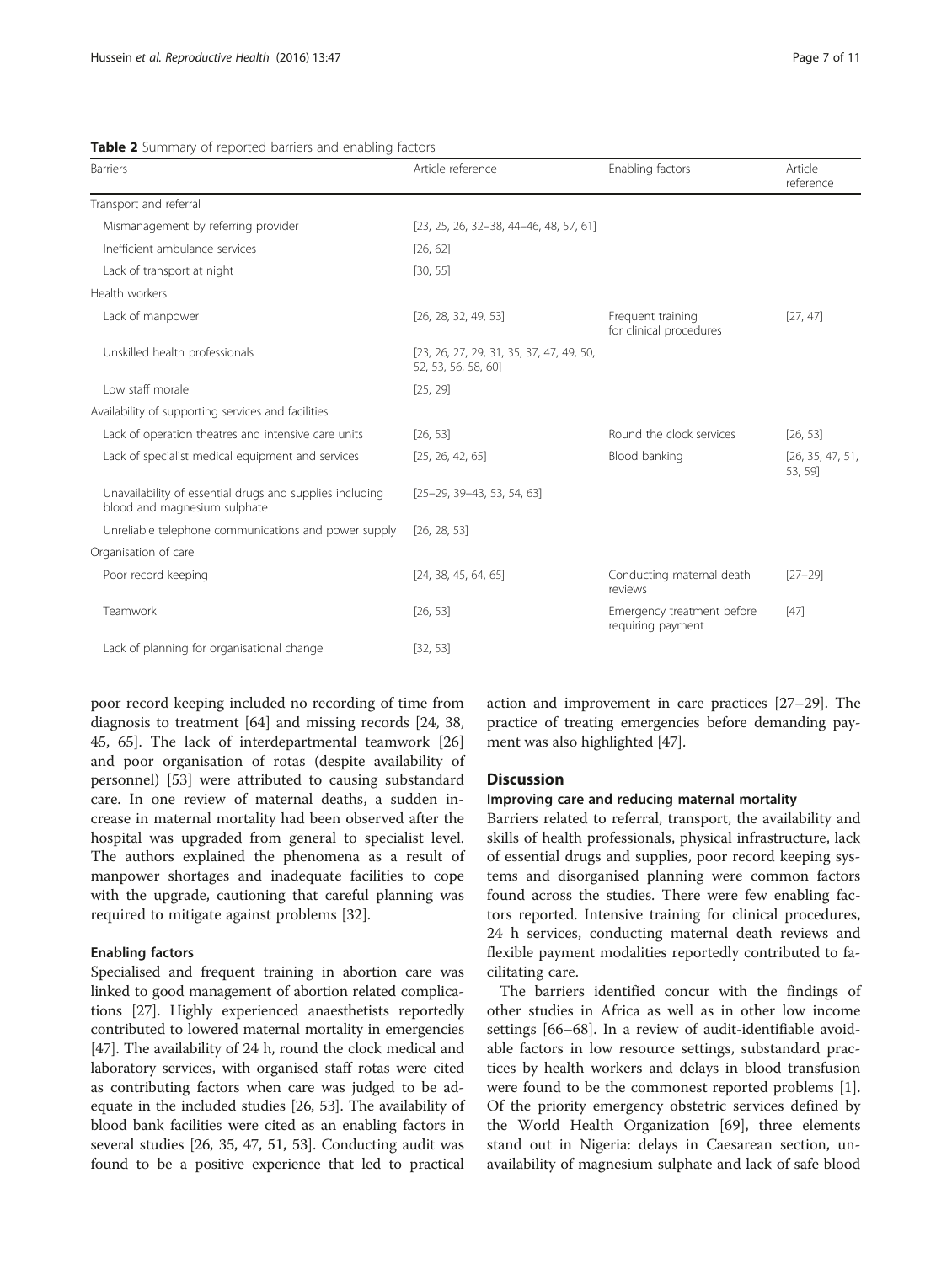transfusion services. We found that these three situations occur in tertiary and teaching hospitals in Nigeria, yet the facilities reporting their occurrence represent the pinnacle of service provision and it is likely the deficiencies are even more pronounced in rural and basic-level hospitals.

With a quarter of a century of safe, low cost magnesium sulphate use behind us, it is inexcusable that any country still experiences unavailability. Problems of production and distribution, inadequate and poorly implemented clinical guidelines, and the lack of political support for policy change need to be addressed [[70\]](#page-10-0). In 2004, Nigeria was one of the recipients of the the US President's Emergency Plan for AIDS Relief (PEPFAR) programme which aimed to strengthen national blood transfusion services in the setting of high HIV prevalence, yet calls to take action continue [\[71](#page-10-0)] . Our study gives weight to an urgent need for national and local efforts to resolve these fundamental shortcomings in the availability of blood and magnesium sulphate. Delays experienced in conducting emergency caesarean sections are analysed in depth by several authors of the included papers [\[28](#page-9-0), [37, 53\]](#page-9-0). The challenges faced are complex and relate to a range of health system factors including availability, skills and skill mix of the obstetric team and organisation of services. Similarly, addressing the problems of transport, referral and record keeping require a health systems approach, further probing into root causes and combinations of solutions and actions both at local and central level.

## Good practices for conducting obstetric audit

Apart from our aim of identifying barriers and enabling factors, this systematic review has drawn out important considerations related to improving how maternal death reviews and obstetric audits are conducted. In the case of Nigeria, this will have particular relevance given the mandate to roll-out a national programme. Given the years of experience found in Nigeria, the aim should be not only to promote the conduct of audit in settings outside the tertiary and teaching hospitals, but also to improve the way audits are conducted so as to implement a process that captures insights and problems more effectively. In this systematic review we found a few studies which explicitly made comparisons against prespecified criteria [\[27](#page-9-0)–[30\]](#page-9-0), which allows for a structured and objective assessment of care against explicit criteria, making for improved utility as a quality improvement tool [[1,](#page-8-0) [13](#page-9-0)]. Other studies found also provided useful insights into aspects of quality improvement, although the process through which their findings were reported could be haphazard and sometimes anecdotal. In addition, the quality assessment we used highlighted a number of good practices we think useful to consider in improving the conduct and reporting of audits and reviews. Of the nine criteria we used in our quality assessment, all papers described the study population and sampling process but other good practices such as training for data collectors and standardised data entry (Fig. 2) were not described by authors, and we surmise that they were not done. The presentation of maternal death reviews could be improved by paying greater attention to describing these criteria fully. Underlying these design and reporting issues are the need to improve case notes and reduce the proportion of missing information in the routine health information system.

## **Limitations**

We faced some limitations in conducting the systematic review. Our search was confined to databases of published literature. Maternal death reviews done may not be published or may be reported in journals with incomplete archives, as evidenced by the relatively large number  $(n = 72)$  of fulltext articles not available on-line or on inter-library loan from the British Library (Fig. [1](#page-2-0)). To capture a wider range of studies, we used broader inclusion criteria to define

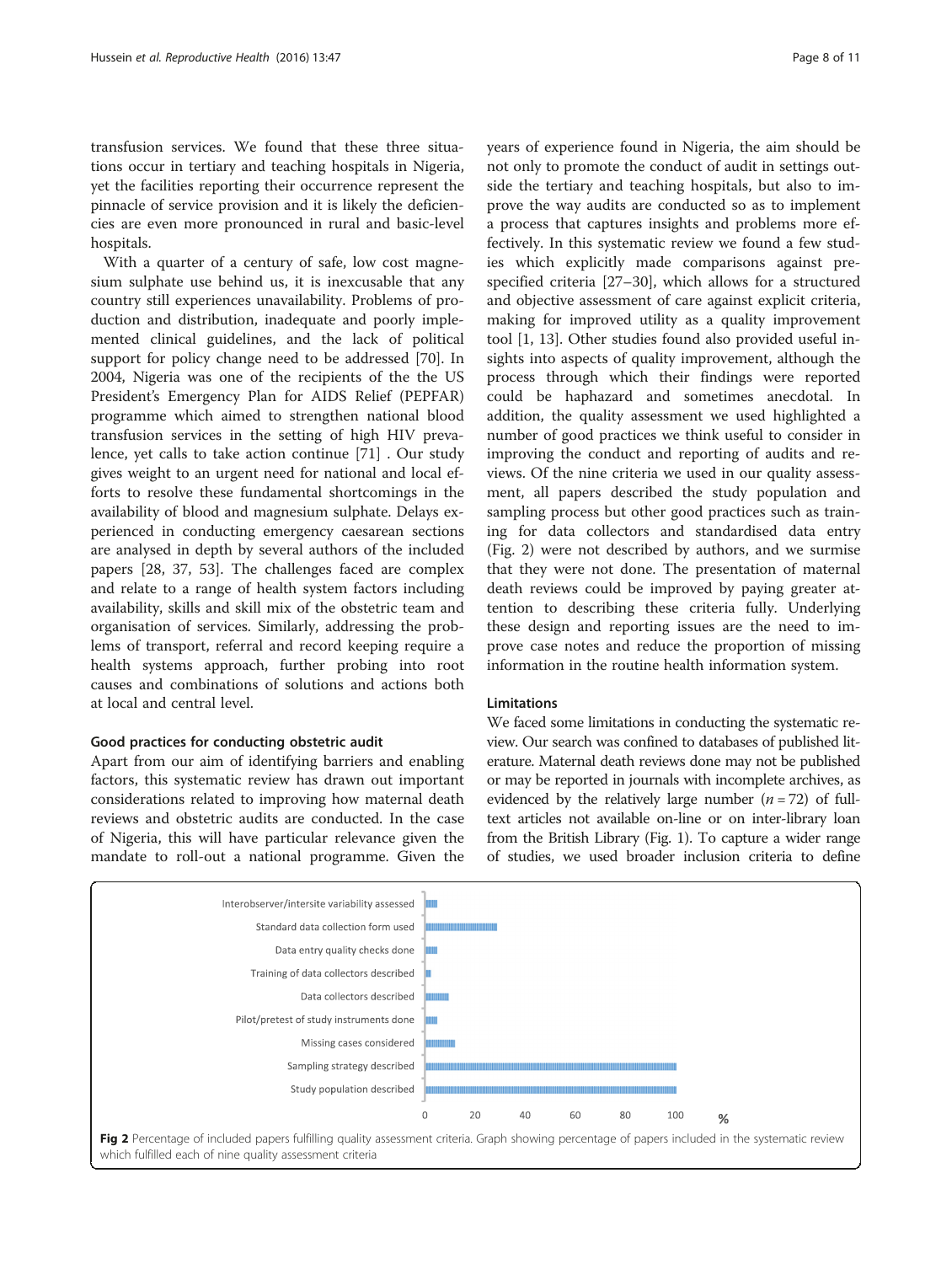<span id="page-8-0"></span>maternal death reviews and audits. Nevertheless our sample may not have been exhaustive. However, the purpose of synthesis in this review was to seek coherence of findings and to provide interpretive explanation. As similar barriers were found across the different and independent studies across Nigeria we suggest that commonly experienced factors are likely to have been captured [[72](#page-10-0)]. Our study was confined in terms of its representativeness of different types of health facilities. All studies found were conducted in tertiary or teaching hospitals, so the findings cannot be extrapolated to the circumstances and care provided in primary and secondary level health facilities in Nigeria. With 36 % of deliveries occurring in health facilities in Nigeria and 38 % with health professionals [[8](#page-9-0)] the services provided at tertiary level represent only the 'tip of the iceberg'. It may be argued that critically ill women will present at tertiary facilities however, the reality is that many women in low and middle income countries are unable to reach this level of the health system [\[68\]](#page-10-0). It is likely that the barriers faced are greater in other types of health facilities, as the teaching and tertiary hospitals represent the best care available to the majority of women. In addition, the hospital based studies do not permit full elicitation of community factors that impact on emergency care. Despite these caveats, we believe useful lessons can be drawn from this systematic review.

## Conclusion

This systematic review synthesises experiences of maternal death review and other obstetric audits in Nigeria. The barriers identified are avoidable and most can be overcome by strong and concerted action.

The recommendations emerging from this review are of three types: improving care, enhancing the existing audit process, and extending audit beyond the tertiary and teaching hospital setting. For the improvement of emergency obstetric care, it is clear that concerted effort is needed to make magnesium sulphate for eclampsia consistently available throughout the country and to improve blood transfusion services. Organisational change should especially address delays in conducting emergency Caesarean sections, referral barriers and manpower problems in the health system. The new national maternal death review system in Nigeria can take cognisance of the experience already built up and place emphasis on improving how audits are conducted. To enhance existing audit processes, we suggest that, by setting pre-specified criteria and making comparisons against these criteria, assessments of care may be improved by becoming more structured and objective I n nature. Training for those involved in audit especially individuals responsible for reporting and collecting data will be necessary, along with the need to improve on how events are recorded in clinical case notes. The storage and retrieval of case notes is also

important to reduce the proportion of missing information. Finally, our knowledge of care practices is confined to the highest referral level. We recommend the extension of reviews and audits to other health facilities and in the community. This could be done initially by setting up well conducted small scale studies to learn from implementation of audit outside hospital environments: the problems are likely to be similar but more pronounced to those seen in hospitals, such as poor record keeping, lack of experience in conducting audits and low staff motivation. Identifying a suitable site to conduct pilot audit studies will also contribute to the learning experience before attempting to scale up efforts. Experiences will be gained by targeting various settings such as district hospitals, health centres and community-based locations, with each having a set of different barriers to overcome.

This synthesis has shown that the key challenges to reducing maternal mortality in Nigeria are already well known and that we also have the know-how to implement the required actions. 'Business as usual' is not enough. The challenge for the future is to build on the experiences of the past, deepen our understanding, generate creative solutions for complex problems and persist in implementing what we know should be done.

## Competing interests

The authors have no competing interests to declare.

#### Authors' contributions

JH conceived the study idea and developed the protocol with MI. AH led the data extraction and was supported by OO and LK. OO and LK completed the quality assessment. The first draft was written by JH. All authors read, revised and commented on subsequent drafts of the manuscript. All authors read and approved the final manuscript.

#### Acknowledgements

We would like to thank Yutaka Osakabe for co-ordinating the retrieval of full text articles. The John D. and Catherine T. MacArthur Foundation supported this study, grant number 12-100074-000-INP

## Author details

<sup>1</sup> Immpact, University of Aberdeen, Health Sciences Building, University of Aberdeen, Foresterhill, Aberdeen AB25 2ZD, Scotland. <sup>2</sup>Women's Health and Action Research centre (WHARC), KM 11 Benin-Lagos Expressway, Igue-Iheya, Benin City, Edo State, Nigeria.

## Received: 13 January 2016 Accepted: 4 April 2016 Published online: 22 April 2016

#### References

- 1. Merali HS, Lipsitz S, Hevelone N, Gawande AA, Lashoher A, Agrawal P, Spector J. Audit-identified avoidable factors in maternal and perinatal deaths in low resource settings: a systematic review. BMC Pregnancy Childb. 2014;14:280.
- 2. Hounton S, De Bernis L, Hussein J, Graham W, Danel I, Byass P. Mason EM Towards elimination of maternal deaths: maternal deaths surveillance and response. Reprod Health. 2013;10:1.
- 3. World Health Organization. Maternal death surveillance and response: technical guidance information for action to prevent maternal death. Geneva: WHO; 2013.
- 4. Power M. The Audit Society: Rituals of verification. New York: Oxford University Press Inc; 1997.
- 5. Mayne J. Audit and evaluation in public management: challenges, reforms and different roles. Can J Program Eval. 2006;21(1):11–45.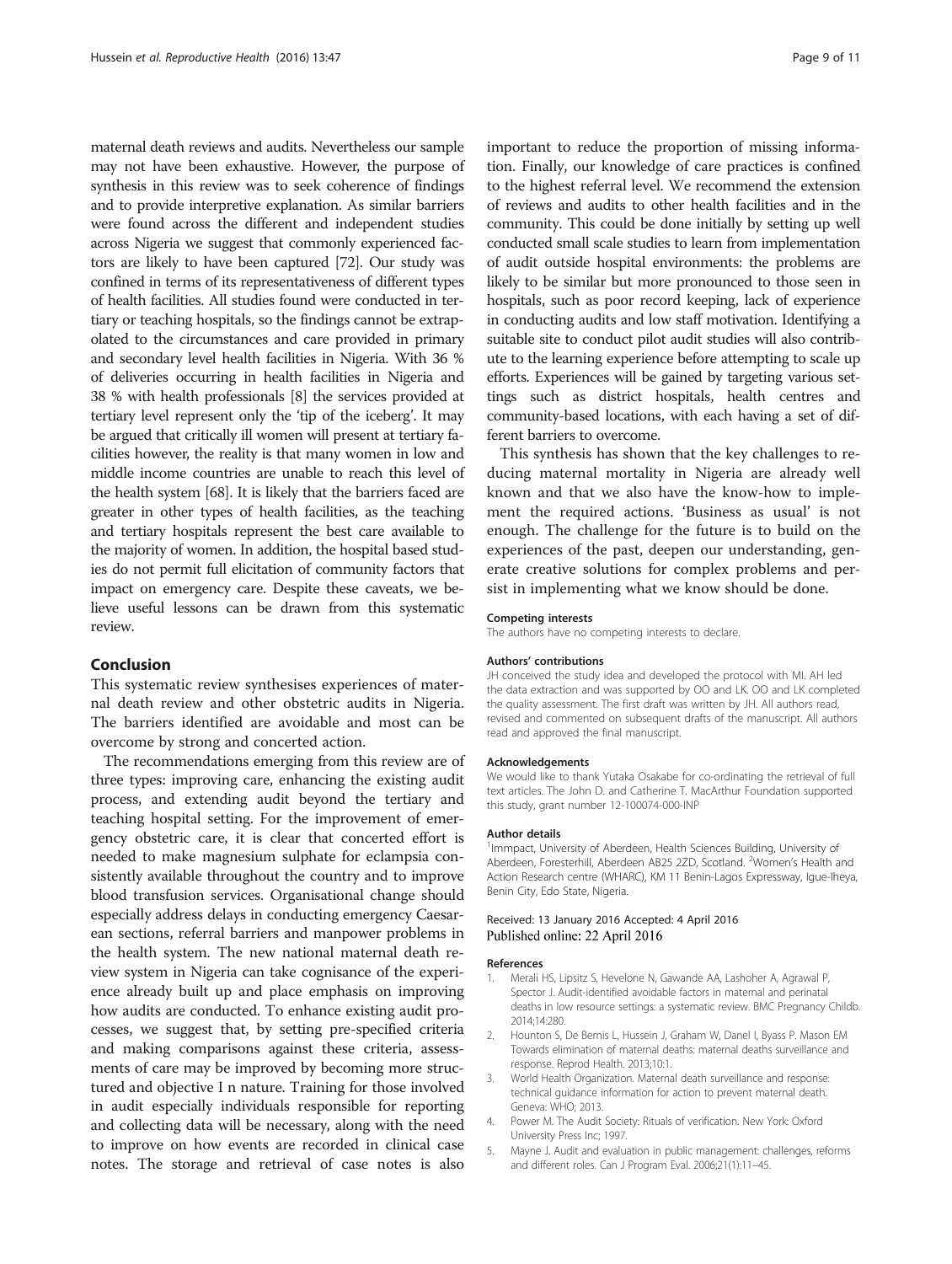- <span id="page-9-0"></span>6. National Population Commission (NPC) [Nigeria] and ICF Internationa. Nigeria Demographic and Health Survey 2013. Abuja, Nigeria, and Rockville, Maryland, USA: NPC and ICF Internationa; 2014.
- 7. World Health Organization. Trends in maternal mortality: 1990 to 2013. Estimates by WHO, UNICEF, UNFPA, The World Bank and the United Nations Population Division. 2014.
- Federal Republic of Nigeria. Countdown strategy 2010 to 2015, Millennium Development Goals (MDGs). Abuja: Government of the Federal Republic of Nigeria; 2010.
- 9. Gomez GB, Foster N, Brals D, Nelissen HE, Bolarinwa OA, Hendriks ME, Boers AC, van Eck D, Rosendaal N, Adenusi P, Agbede K, Akande TM, Boele van Hensbroek M, Wit FW, Hankins CA, Schultsz C.. Improving Maternal Care through a State-Wide Health Insurance Program: A Cost and Cost-Effectiveness Study in Rural Nigeria. PLoS One. 2015;10(9):e0139048.
- 10. Haver J, Brieger W, Zoungrana J, Ansari N, Kagoma J. Experiences engaging community health workers to provide maternal and newborn health services: implementation of four programs. Int J Gynaecol Obstet. 2015; Suppl 2:S32–9. doi[:10.1016/j.ijgo.2015.03.006.](http://dx.doi.org/10.1016/j.ijgo.2015.03.006)
- 11. Kana MA, Doctor HV, Peleteiro B, Lunet N, Barros H. Maternal and child health interventions in Nigeria: a systematic review of published studies from 1990 to 2014. BMC Public Health. 2015;15:334. doi[:10.1186/s12889-015-](http://dx.doi.org/10.1186/s12889-015-1688-3) [1688-3.](http://dx.doi.org/10.1186/s12889-015-1688-3)
- 12. Abimbola S, Okoli U, Olubajo O, Abdullahi MJ, Pate MA. The Midwives Service Scheme in Nigeria. PLoS Med. 2012;9(5):e1001211. doi:[10.1371/](http://dx.doi.org/10.1371/journal.pmed.1001211) [journal.pmed.1001211](http://dx.doi.org/10.1371/journal.pmed.1001211).
- 13. World Health Organization. Beyond the numbers. Geneva: WHO; 2004.
- 14. Pattinson R, Kerber K, Waiswa P, Day LT, Mussell F, Asiruddin SK, Blencowe H, Lawn JE. Perinatal mortality audit: counting, accountability, and overcoming challenges in scaling up in low- and middle-income countries. Int J Gynaecol Obstet. 2009;107 Suppl 1:S113–21.
- 15. Dumont A, Fournier P, Abrahamowicz M, Traore M, Haddad S, Fraser WD. Quality of care, risk management, and technology in obstetrics to reduce hospital-based maternal mortality in Senegal and Mali (QUARITE): a clusterrandomised trial. Lancet. 2013;382(9887):146–57.
- 16. Achem FF, Agboghoroma CO. Setting up facility-based maternal deaths reviews in Nigeria. BJOG. 2014;121 Suppl 4:75–80.
- 17. Hussein J, Okonofua F. Time for Action: Audit, accountability and confidential enquiries into maternal deaths in Nigeria. Afr J Reprod Health. 2012;16(1):9–14.
- 18. Ritchie J, Spencer L. Qualitative data analysis for applied policy research. In: Bryman A, Burgess R, editors. Analyzing qualitative data. London: Sage; 1993. p. 173–94.
- 19. Pope C, Ziebland S, Mays N. Analysing qualitative data. BMJ. 2000;320:116.
- 20. National Committee for Confidential Enquiry into Maternal Deaths (NCCEMD). Fifth report on the Confidential Enquiries into Maternal Deaths in South Africa: Comprehensive Report. Appendix 2: Process and method of assessment. Department of Health, Republic of South Africa; 2012.
- 21. D'Ambruoso L, Achadi E, Adisasmita A, Izati Y, Makowiecka K, Hussein J. Assessing quality of care provided by Indonesian village midwives with a confidential enquiry. Midwifery. 2009;25(5):528–39.
- 22. Pirkle CM, Dumont A, Zunzunegui MV. Criterion-based clinical audit to assess quality of obstetrical care in low- and middle-income countries: a systematic review. Int J Qual Health Care. 2011;23(4):456–63.
- 23. Ande A, Olagbuji B, Ezeanochie M. An Audit of Maternal deaths from a referral University Teaching Hospital in Nigeria: The Emergence of HIV/AIDS as a leading cause. Niger Postgrad Med J. 2012;19(2):83–7.
- 24. Ezugwu EC, Onah HE, Ezugwu FO, Okafor II. Maternal Mortality in a Transitional Hospital in Enugu, South East Nigeria. Afr J Reprod Health. 2009; 13(4):67–72.
- Ozumba BC, Nwogu-Ikojo EE. Avoidable maternal mortality in Enugu, Nigeria. J Royal Inst Public Health. 2008;122:354–60.
- 26. Omo-Aghoja LO, Aisien OA, Akuse JT, Bergstrom S, Okonofua FE. Maternal mortality and emergency obstetric care in Benin City, South-south Nigeria. J Clin Med Res. 2010;2(4):55–60.
- 27. Oladapo OT, Sule-Odu AO, Olatunji AO, Daniel OJ. "Near-miss" obstetric events and maternal deaths in Sagamu, Nigeria: a retrospective study. Reproductive Health. 2005;2:9.
- 28. Oladapo OT, Ariba AJ, Odusoga OL. Changing patterns of emergency obstetric care at a Nigerian University hospital. Int J Gynec Obstet. 2007;98: 278–84.
- 29. Hunyinbo KI, Fawole AO, Sotiloye OS, Otolorin EO. Evaluation of criteriabased clinical audit in improving quality of obstetric care in developing country hospital. Afr J Reprod Health. 2008;12(3):59–70.
- 30. Adeoye IA, Onayade AA, Futusi AO. Incidence, determinants and perinatal outcomes of near miss maternal morbidity in Ile-Ife Nigeria: a prospective case control study. BMC Pregnancy Childb. 2013;13:93.
- 31. Olagbuji BN, Ezeanochie MC, Igbaruma S, Okoigi SO, Ande AB. Stillbirth in cases of severe acute maternal morbidity. Int J Gynec Obstet. 2012;119:53–6.
- 32. Ezugwu EC, Ona HE, Ezugwui HC. Nnanji. Stillbirth rate at an emerging tertiary health institution in Enugu, Southeast Nigeria. Int J Gynec Obstet. 2011;115:164–6.
- 33. Olusanya BO, Solanke OA. Predictors of term stillbirths in an inner-city maternity hospital in Lagos, Nigeria. Acta Obstet Gynecol. 2009;88:1243–51.
- 34. Ibrahim IA, Onwudiegwu U. Sociodemographic determinants of complicated unsafe abortions in a semi-urban Nigerian town: a four-year review. West Indian Med J. 2012;61(2):163–7.
- 35. Raibu KA, Omolulu OM, Ojo TO, Adewunmi AA, Alugo BG. Unsafe abortion in Lagos Nigeria: a continuing tragedy. Niger Postgrad Med J. 2009;16(4): 251–5.
- 36. Nwogu-Ikojo EE, Ezegwui HU. Abortion-related mortality in a tertiary medical centre in Enugu, Nigeria. J Obstet Gynaecol. 2007;27(8):835–7.
- 37. Ekanem EI, Etuk SJ, Ekabua JE, Iklaki C. Clinical presentation and complications in patients with unsafe abortions in University of Calabar Teaching Hospital, Calabar, Nigeria. Niger J Med. 2009;18(4):370–4.
- 38. Adinma ED. Maternal and perinatal outcome of eclampsia in tertiary health institution in Southeast Nigeria. J Mater-fetal Neonatal Med 2013; 26(2): 211–214.
- 39. Eke AC, Ezebialu IU, Okafor C. Presentation and outcome of eclampsia at a tertiary center in Southeast Nigeria - a 6-year review. Hypertens Pregnancy. 2011;30:125–32.
- 40. Agida ET, Adeka BI, Jibril KA. Pregnancy outcome in eclamptics at the University of Abuja Teaching Hospital, Gwagwalada, Abuja: a 3 year review. Niger J Clin Pract. 2010;13(4):394–8.
- 41. Kullima AA, Kawuwa MB, Audu BM, Usman H, Geidam AD. A 5-year review of maternal mortality associated with eclampsia in a tertiary institution in northern Nigeria. Ann Afr M. 2009;8(2):81–4.
- 42. Okafor UV, Efetie RE. Critical care management of eclamptics: challenges in an African setting. Trop Dr. 2008;38:11–3.
- 43. Makinde ON, Adegoke OA, Adediran IA, Ndububa DA, Adeyemi AB, Owolabi AT, Kuti O, Orji EO, Salawu L. HELLP syndrome: the experience at Ile-Ife, Nigeria. J Obstet Gynaec. 2009;29(3):195–199.
- 44. Nyengidiki TK, Allagoa DO. Rupture of the gravid uterus in a tertiary health facility in the Niger deltaregion of Nigeria: A 5-year review. Niger Med J. 2011;52(4):230–4.
- 45. Esike COU, Umeora OUJ, Eze JN, Igberase GO. Ruptured uterus: the unabating obstetric catastrophe in South eastern Nigeria. Arch Gynecol Obstet. 2011;283:993–7.
- 46. Osaikhuwuomwan JA, Ande AB. Reappraisal of ruptured uterus in an urban tertiary center in the Niger-delta region of Nigeria. J Mater-Fetal Neonatal Med. 2011;24(4):559–63.
- 47. Okafor UV, Aniebue U. Anaesthesia for uterine rupture in a Nigerian teaching hospital: maternal and fetaloutcome. Int J Obstet Anaesth. 2006;15: 124–8.
- 48. Mbamara SU, Obiechina NJA, Elije GU. An analysis of uterine rupture at the Nnamdi Asikiwi University Teaching Hospital Nnewi, Southeast Nigeria. Niger J Clin Pract. 2012;15(4):448–452.
- 49. Onankpa B, Ekele B. Fetal outcome following cesarean section in a university teaching hospital. J Natl Med Assoc. 2009;101(6):578–81.
- 50. Ekanem AD, Udoma EJ, Etuk SJ, Eshiet AI. Outcome of emergency caesarean sections in Calabara, Nigeria: Impact of the seniority of the medical team. J Obstet Gynaecol. 2008;28(2):198–201.
- 51. Ozumba BC, Ezegwui HU. Blood transfusion and caesarean section in a developing country. J Obstet Gynaecol. 2006;26(8):746–8.
- 52. Ojiyi E, Dike E, Anolue F, Chukwulebe A. Appraisal Of Caesarean Section At The Imo State University Teaching Hospital, Orlu, Southeastern Nigeria. Internet J Gynecol Obstet. 2012;16(2):1–6.
- 53. Onah HE, Ibeziako N, Umezulike AC, Effetie ER, Ogbuokiri CM. Decisiondelivery interval and perinatal outcome in emergency caesarean sections. J Obstet Gynaecol. 2005;25(4):342–6.
- 54. Faponle AF, Makinde ON. Caesarean section: intra-operative blood loss and its restitution. East Afr Med J. 2007;84(1):31–4.